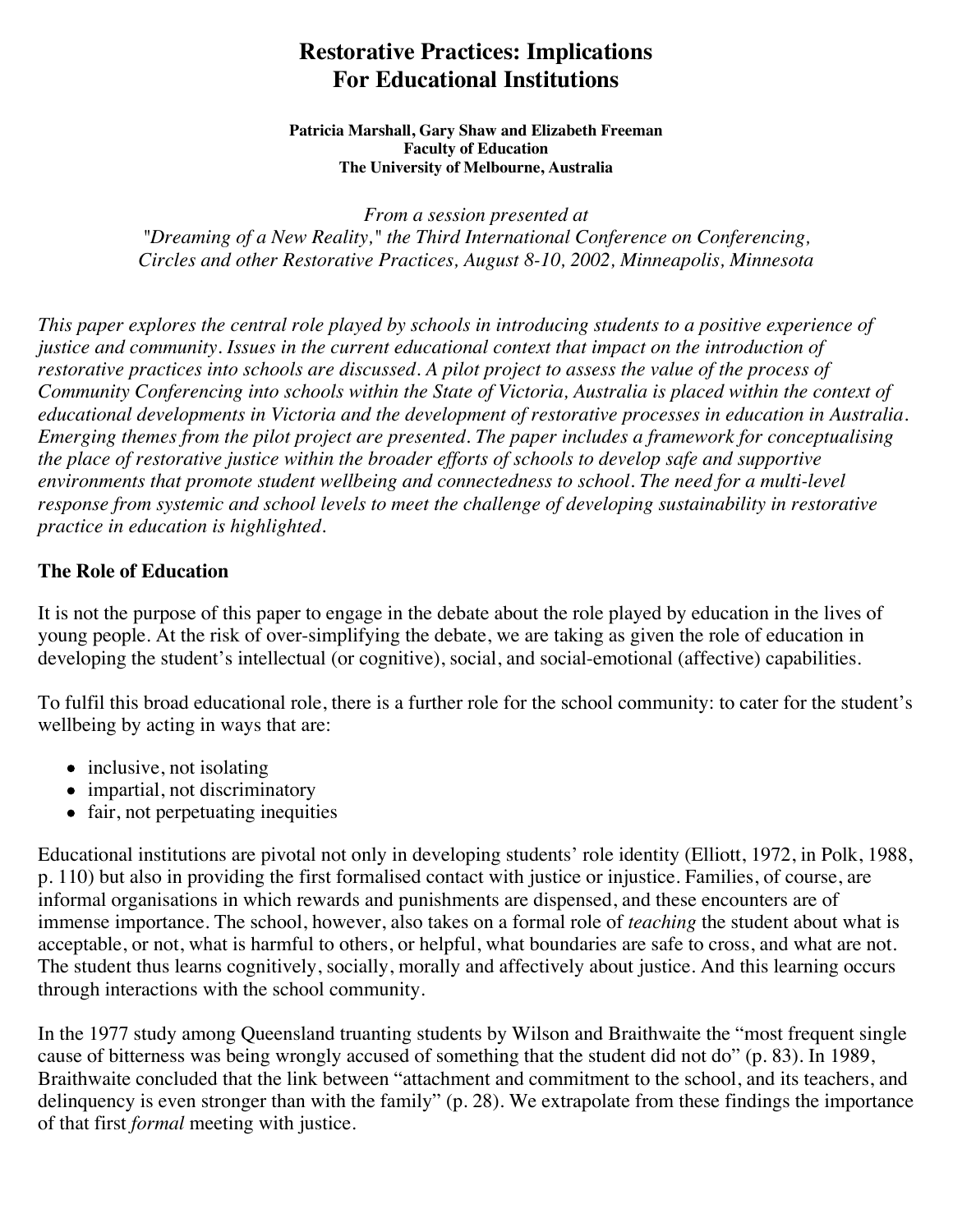However, the "duty of care" of the school extends not only to the misbehaving student meeting justice for the first time but also to all members of its community. In managing the offence committed, the school must continue its cognitive, social, affective role not only for the wrongdoer but also for every member of its community; this is its "raison d'etre". Indeed, the school has the dual responsibility of government and community as distinguished by Van Ness (1997): "In promoting justice, government is responsible for preserving a just order, and the community for establishing peace." (pp. 8-9).

The "republican" view of criminal justice as "protector and promoter of the dominion of all citizens" (Braithwaite & Pettit, 1990, cited in Walgrave, 1999, p. 145) is a fitting measure of the constraints on educational institutions. First, they must guard against taking actions that increase the likelihood of youth to engage in delinquent behaviour; if they do not do this, they disadvantage the wider society. Second, and simultaneously, they must continue to educate all their citizens (including the wrongdoer), and provide a local community that is safe and promotive of wellbeing.

Van Ness's duality is echoed by Sergiovanni (1994) who develops Tonnies' gesellschalt/gemeinschaft dichotomy to argue for a balance between the contractual arrangements between individuals and the strategies which are "designed to teach, to encourage students to respond for intrinsic and moral reasons, to let students know that they are cared for and that they must learn to care for others" (p. 124). He describes his model as a "social and moral constitution".

Many Australian schools have adopted models for dealing with conflict and offending behaviour which are akin to the Sergiovanni's "social and moral constitution", in that they attempt to establish social connections with students and to develop moral sensibility as to the consequences of behaviour. There are, however, still some traditional models prevailing. These models, rather than social and moral, are political and economic:

- political because they involve power balance, or imbalance, and unilateral decision making as to punishments and ways of rectifying human errors,
- economic because they are seen as efficient in terms of energy and time.

### **Political**

Marshall has argued in a previous paper (2001) that there are four variables which constrain educational institutions in their attempts to handle dispute resolution:

- $\bullet$  the nature of the client
- $\bullet$  the nature of the service
- the nature of the culture and
- the nature of the task.

These variables are also relevant to the present discussion on the implications for educational institutions in the move to restorative practices.

Traditionally the relationship between teacher and student, lecturer and student has been one of power. It is obvious that the source of this power is largely in reward terms; teachers and lecturers are required to dispense grades, make judgments about appropriate behaviour, referee sports meetings, and judge other competitive events. In other words, the professional task of the educator is frequently an adjudicative one. Entry into most Australian universities depends on these judgments, thus adding weight and import to the task.

The task has been made harder in recent decades by student readiness to challenge these decisions. Ritchie and O'Connell (2001) have concluded from their own research that it was "obvious that most teachers viewed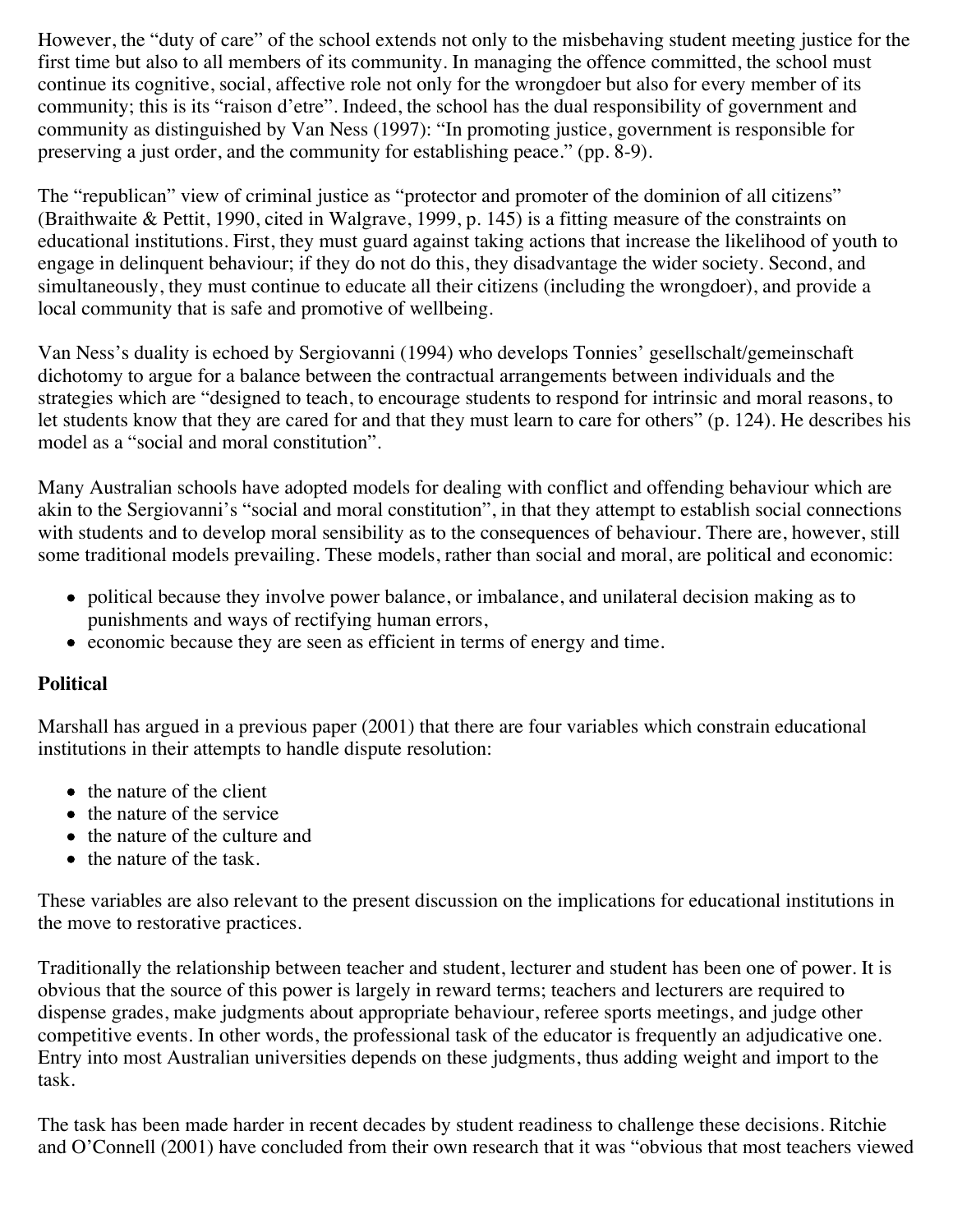compliance as an important end in itself" (p. 157) - hardly surprising when one considers the nature of the task and the nature of the client. Indeed, many teachers in trying not to perpetuate power imbalance have ended up avoiding dealing with conflicting situations and offending behaviours, so that "peace at any cost" is sought (Marshall, 2001). This situation shows the complexity of the problem for schools. By avoiding a political power play in order to build social relationships, not confronting a situation may create a new power - one that is in the hands of the student, yet ultimately rendering the student powerless because a more effective way of handling conflict and relationships has not been modelled (Marshall, 2001).

## **Economic**

Ritchie and O'Connell (2001) report that teachers, in responding to a behavioural incident "immediately resorted to a "quick fix" which did not draw into application their professional training about the provision of the best possible learning and developmental opportunities for students. The demand to respond within a pressured work environment overwhelmed the capacity to respond in the professionally appropriate manner" (p. 157 our italics).

As we have already demonstrated, "professional appropriateness" involves finding a balance between making judgments and building relationships - to lose sight of this dual task does teachers a disservice.

That said, however, the point about time pressure is real. It is not easy to manage simultaneously a class of students with varying abilities, varying backgrounds (socio-economic and cultural) and varying levels of hormonal chaos. Relationship management takes time and patience. The costs to teacher energy are high. The following quotation is salient:

"If a doctor, lawyer or dentist had 40 people in his office at one time, all of whom had different needs, and some who didn't want to be there and were causing trouble, and the doctor, lawyer or dentist, without assistance, had to treat them all with professional excellence for nine months, then he might have some conception of the classroom teacher's job." (Quinn, 1984)

While the numbers may be slightly reduced from 40, the rest of the details remain the same.

Concomitant to the demand on teacher and school resources is the diminishing contribution of the family and neighbourhood to providing stable, supportive networks. The importance of such networks surfaces in all the literature on restorative practices.

The "quick fix" may also be attractive because frequently the school does not get to see the success which may eventuate from considerable effort. Bazemore (1999) relates the story of Johnny who "aged out" of crime, or experienced "maturational reform" (p. 170). The author attributes this "metamorphosis" to the community – "in this case, clearly defined as a small group of neighbourhood adults and key institutions, especially work and family" (p. 170).

There is no mention here of the school, perhaps justifiably. Perhaps Johnny had a bad experience at school, experiencing injustice rather than justice. Perhaps, however, Johnny did learn something from the school learning whose fruition the school was denied the pleasure of seeing because Johnny's maturation had not yet occurred. Further, it may be argued that the cognitive, social and affective learning which takes place through schooling (admittedly sometimes by osmosis) would presumably have gone some way to preparing Johnny for work, and family relationships. We will never know what factors contributed to Johnny's maturational reform. And that lack of obvious outcome is what schools have to contend with in their management of many students. Whereas other professionals see more immediate results from their interventions, the educator, in some cases, sees no results. Hence, the attraction of the "quick fix", whose results are reassuring.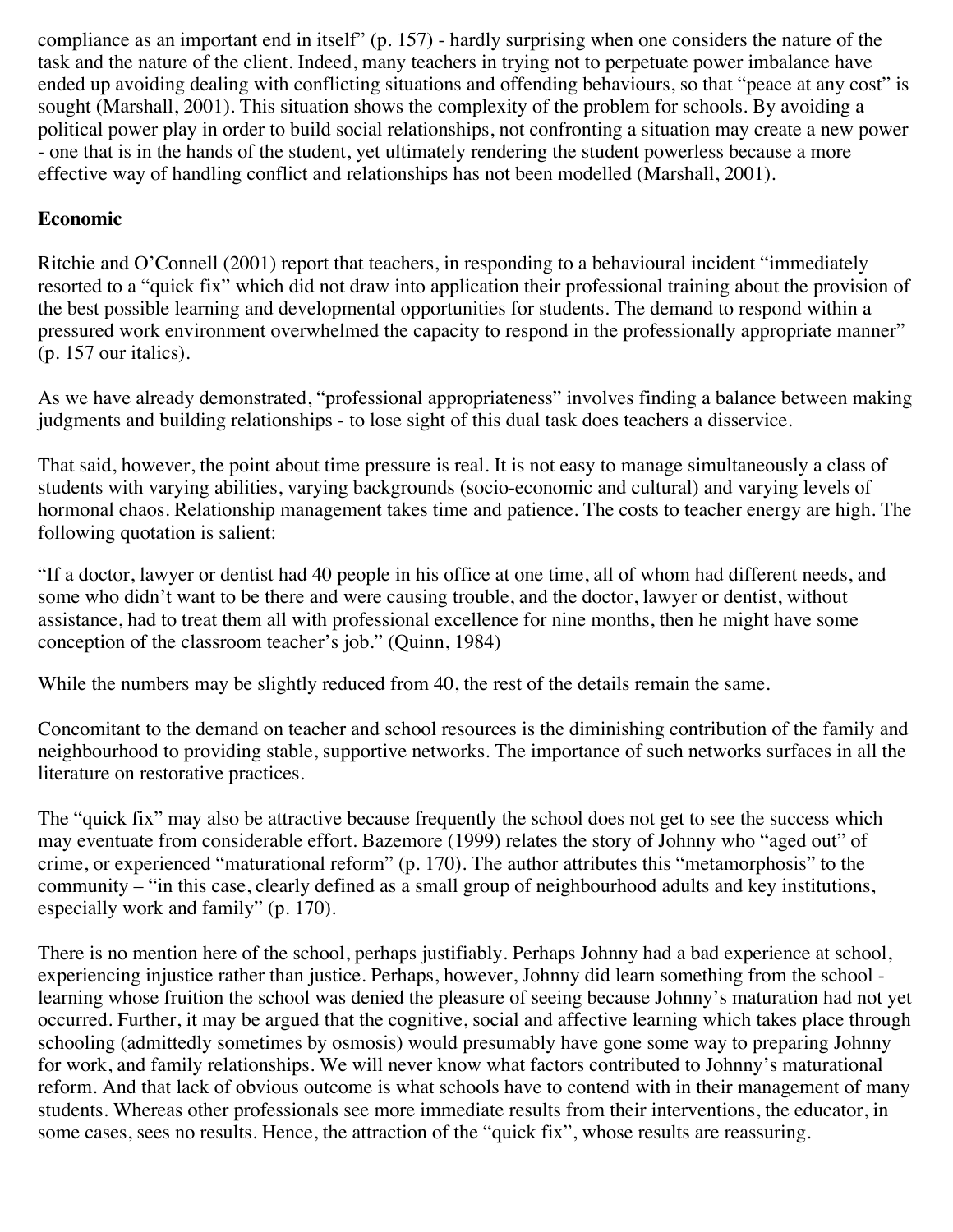Despite the lack of resources, many schools in Australia are adopting strategies to ensure that young people find a place in their communities. They are effectively using students in not only educating their peers, but also parents and teachers in programs such as conflict resolution. Cross-age tutoring, peer mediation, work experience are all sufficiently established to be regarded as successful interventions to enable young people to find their roles in the community while still at school.

Some schools are very conscious of the importance of finding what students are good at, of providing opportunities for contribution not only to the academic and sporting life of the community, but to the arts, to service, to the fun side of school life. Perhaps the greatest challenge is to value students not only for the roles they fill but for the fact that they belong to us. As one teacher said of a recalcitrant child, "He may be a little sh–, but he's our little sh–." [1]

Bazemore (1999) suggests a paradigm shift from the professional as "expert" to the professional as "catalyst for building connections between young people and adults and adult institutions" so changing the role of youth from "liability to resource" (p. 179-181). The desirability of this redefinition of role is recognised in many Australian schools, but the resources have been lacking. Programs have often depended on the goodwill and energy of individual teachers.

The challenge then is to provide for students contacts with justice that enhance their learning and their relationships, whilst recognising the constraints that apply in educational settings: shortages of time and energy, the adjudicative aspect of the professional task, and diminishing social networks.

Structural responses at systemic and school level are necessary if a truly restorative paradigm is to be achieved in schools. The following brief history of restorative practices in Australia and description of an initiative to pilot restorative practices in the State of Victoria highlight the need for such a multi-level response to create sustainability for restorative practices in education.

Variations of restorative practice including Community Conferencing have been operating in Australia since the late 1980s with the introduction of a police-based justice conferencing program in Wagga Wagga (Daly & Hayes, 2001**).**

Although Community Conferencing has not been widely adopted in the Australian education system trials have been conducted in schools in two Australian states, Queensland and New South Wales, with some promising results. Evaluations of Community Conferencing in Australian schools over the past eight years have in most cases reported very positive outcomes. This includes high levels of satisfaction with the process, high compliance rate with the terms of agreement and low rates of reoffending.

A pilot conducted by the Queensland Education Department in 1997 confirmed that conferencing was a highly effective strategy for dealing with incidents of serious harm in schools (Cameron & Thorsborne, 2001).

The most consistent finding across all the research studies to date is that the conferences are perceived to be fair and participants are satisfied with the process and outcomes. One year later the majority said the conference was worthwhile, they were satisfied with how their case was handled and that they had fully recovered from the incident (Daly & Hayes, 2001).

Despite this evident success tensions were reported in the application of the approach. Schools experienced conferencing in different ways raising further questions about both applicability and sustainability. A number of researchers and writers in the area have suggested that central school policies for the management of student behaviour are essentially framed around control paradigms therefore making restorative practices difficult to use which supports the earlier contention in this paper.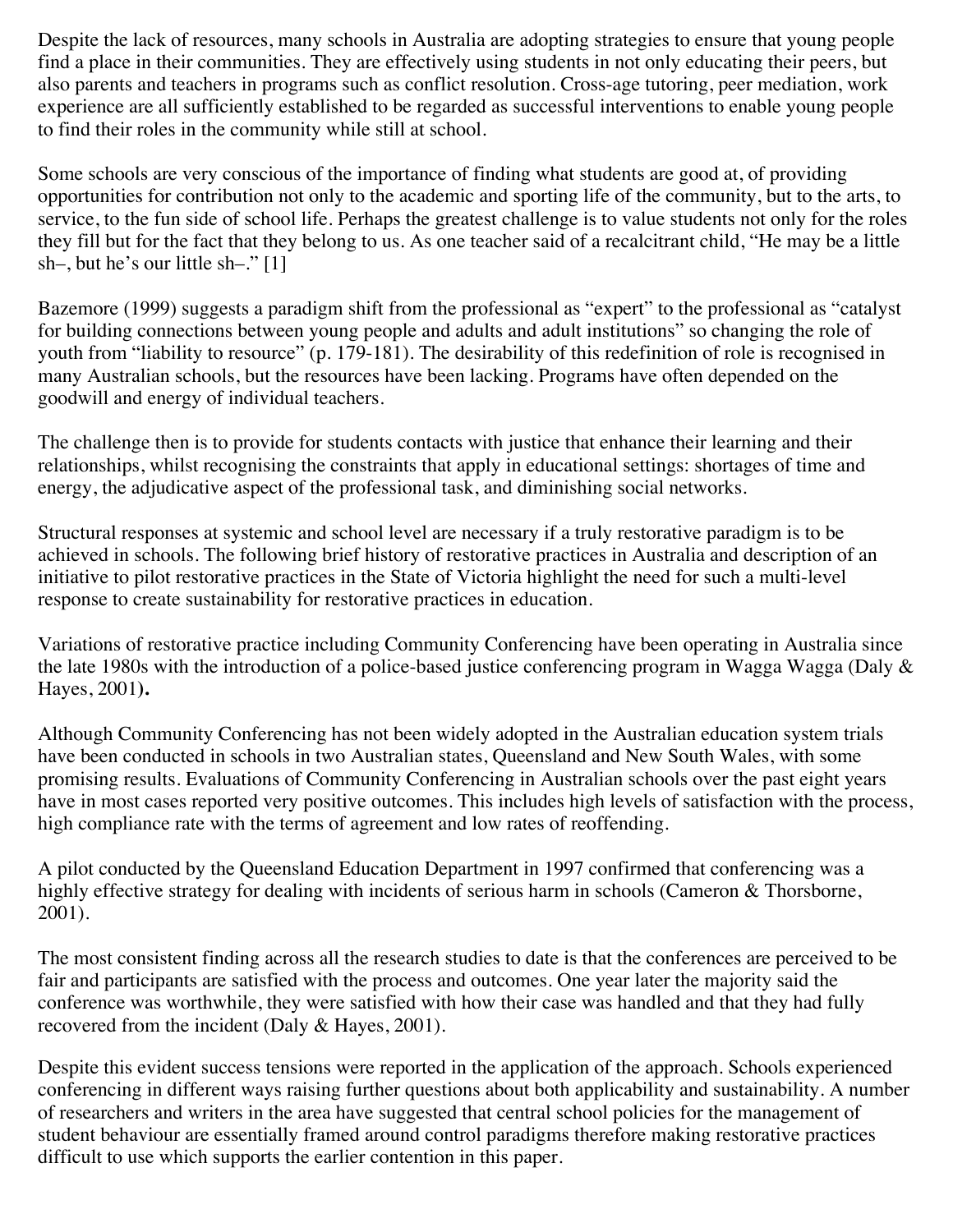### **Victorian Community Conferencing Pilot 2002**

In April 2002 the Victorian Department of Education and Training (DE&T) in collaboration with the Catholic Education Commission of Victoria (CECV) initiated an investigation into Community Conferencing in schools in the State of Victoria.

Restorative justice had not been formalised in Victorian schools before the introduction of this pilot project although some training had occurred in recent years designed to give participants a philosophical framework for restorative practices in school settings and skills in the practical application of Community Conferencing.

The current investigation in Victoria constitutes a pilot of Community Conferencing in schools from the Government, Catholic and Independent sectors. The pilot commenced in April and will continue until December 2002. Teachers, principals, Year Level Co-ordinators and Student Welfare Co-ordinators have been trained in restorative practices in clusters of schools in designated regions. The Pilot has been designed to support and evaluate application of restorative practices as a strategy to assist in the management of young people who are at risk of being alienated from mainstream education.

In broad terms the Pilot will also assess the climate of change required for effective implementation of restorative practices and provide evidence of changes if they have occurred i.e.

- How are things different in comparison to situations before the project?
- Has the capacity of schools to plan appropriate pathways and management regimes for young people altered as a result of the introduction of Community Conferencing?

### **Methodology**

This trial involves a cohort of 53 participants from 23 schools; 14 secondary schools, 8 primary and one alternative school setting. A total of 16 support staff; Senior Program Officers and Student Welfare Support Staff from both Catholic and government sectors also participated in the training bringing the total cohort to 69. Schools were selected from four regional clusters, one in a regional centre, one rural, one metropolitan and one outer suburban.

Two forms of training were incorporated into the trial. Three clusters undertook Training Mode 1, delivered by *Transformative Justice Australia* (TJA). This training consisted of a three day program providing accreditation for use of restorative practice/community conferencing in school settings.

The other group, the metropolitan cluster, undertook Training Mode 2 delivered by Department Learning Education and Development (LED) of Education Faculty at The University of Melbourne as an accredited unit, *Managing Conflict in Educational Settings* from the Master of Education course. Restorative practices constituted one and half days of the six day unit, equipping participants to use conferencing as one of a range of tools to manage conflict in schools.

Over the trial period all schools in the pilot will self report on the management of incidents, inclusive of restorative strategies. In addition four schools, one from each cluster, have volunteered as case studies. The evaluation team has visited each case study school for up to one and half days to collect qualitative data, primarily through interviews. The evaluation is designed to assess the impact of community conferencing and to make some comparisons with other forms of incident management.

#### **Victorian Educational Context**

To make sense of the introduction and progress of the restorative paradigm in the Victorian educational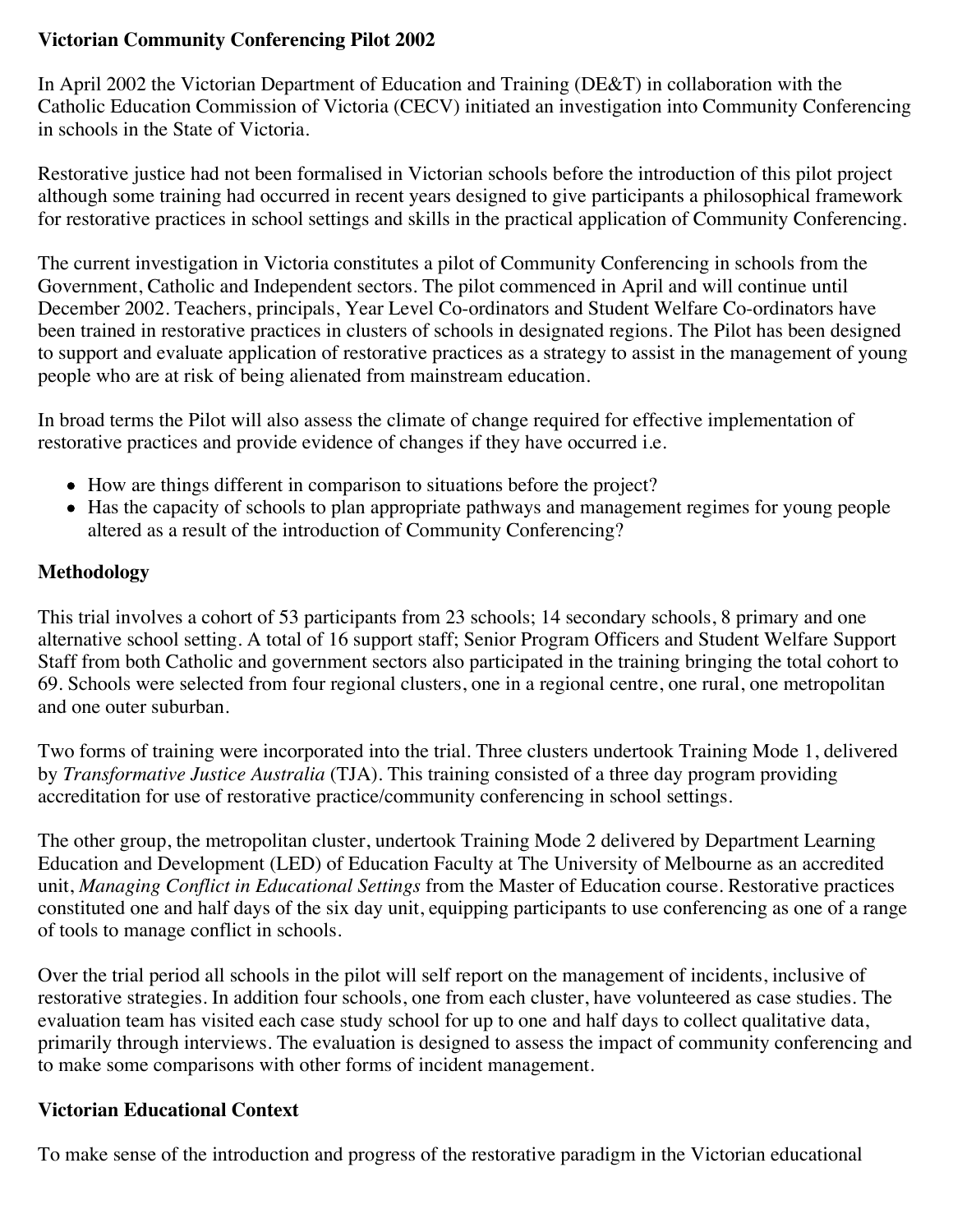context one must take account of recent educational reform.

In 1994 the then Liberal Government developed Guidelines for the Student Code Of Conduct (Directorate of Education, 1994). These guidelines provided a model for schools to develop their own responses to manage student welfare and discipline. Ministerial Order Number 1, a key feature of the Guidelines, gave principals legislative authority to suspend or expel students on a range of violations including "threatening the good order of the school's program or facility" or the possession, use or deliberate assistance of others to use illegal drugs (p. 14). While the Guidelines specifically promoted the need to explore all options for retaining students in school there was a clear mandate for some schools to adopt a more severe interpretation of the Guidelines, and some did.

Over recent years Victorian schools have looked positively at the work of researchers in the resilience field. The idea that protective factors which build resilience could be incorporated into school programs resonated with many schools i.e. caring relationships, high and positive expectations and youth participation and contribution. Enhancing connectedness with peers, family, school and community has been accepted as a way of reducing high-risk behaviours or increasing protective behaviours.

"The Victorian Suicide Prevention Taskforce Report" (1997) and the Premier's Drug Advisory Report, "Drugs in Our Community" (1996) both expressed concern about high levels of drug misuse, self harm, depression, eating disorders and high youth unemployment among young people.

"The Framework for Student Support Services" (1998) was developed as part of a government response to these reports. It was also influenced by significant research evidence, in the areas of resilience, coping skills, social skills and mental health, of the benefits linking welfare to curriculum. The Framework represented both policy and implementation advice to schools in terms of four levels of activity: primary prevention, early intervention, intervention and postvention (restoring wellbeing). This document still frames the current welfare responses for Victorian government schools.

Since 1999 the Catholic Education Commission of Victoria (CECV) has been pursuing an innovative systemic professional development strategy to support the school and the teacher's role in promoting the social and emotional health of students. As part of its Youth Services Strategy, focusing on mental health promotion and suicide prevention, the CECV has sponsored over 500 teachers in leadership positions in the Catholic system to undertake two years of part-time, tertiary study in the University of Melbourne's Postgraduate Diploma in Educational Studies (Student Welfare). This strategic professional development initiative was seen to have the potential to make a systemic impact on the way that schools build a preventative and mental health promotion focus and manage student welfare (Freeman & Strong, 2002; Freeman, Strong, Cahill, Wyn & Shaw. 2002; Huggins, 2002).

The W.H.O. "Health Promoting Schools Framework" (1996) has also influenced policy development. It identifies three overlapping areas that need to be addressed to achieve a whole school approach to health promotion: classroom teaching and learning, school ethos and environment and community partnerships and links.

"The Framework for Student Support Services", "The Health Promoting Schools Framework", the CECV "Youth Services Strategy" and the findings from other Australian research all highlight the importance of linking curriculum and community to promote student wellbeing. Victorian schools have also indicated widespread uptake of mental health promotion curriculum resources, such as MindMatters (1999), which build on health promotion, resilience and pastoral care. It would appear that restorative practices complement these efforts by providing a way of managing incidents in terms of community building, a process which is at the core of mental health promotion.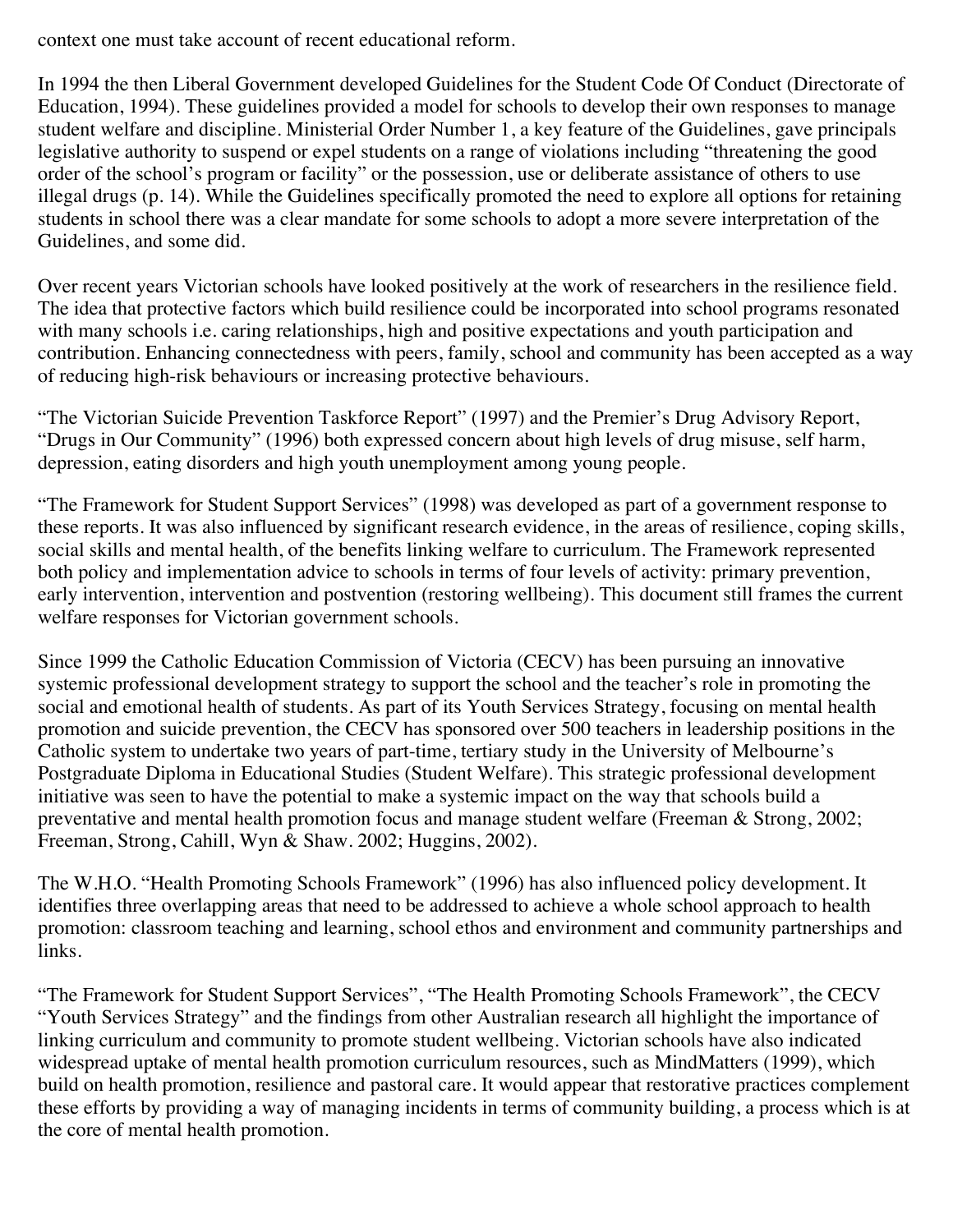The notion of restorative practice reflected in the current pilot has sprung from a desire to match the rhetoric of "The Framework for Student Support Services" with a means of providing alternate ways of managing difficult behaviours. Comments from teachers and principals involved in a recent trial of restorative practices in Victoria have been characterised by such comments as this one taken from a recent conference for harassment: "Much more positive process than heavy handling by managers using threats and punishments."

#### **Systemic responses**

The current efforts of schools in terms of student support have often been characterised by reactive responses. Structural responses at a system level are necessary if a truly restorative paradigm is to be embedded within school culture and ethos. Without systemic support and integration with other key educational initiatives such as "The Framework for Student Support Services", and other curriculum initiatives restorative justice could quickly become another example of "projectitis" i.e. another ad hoc response. Cameron and Thorsborne (2001) concluded in their review of the 1997 Queensland pilot that Community Conferencing did not receive the systemic validation to make it a more sustainable feature of school programs in Queensland.

As an example of a potential systemic response, restorative practices could be linked in policy to the four levels of the current "Framework for Student Support" used by the Victorian state education system, as follows:

- Primary prevention the development of social competencies in all children that empower them to sustain positive relationships and negotiate differences (We would describe this as **proactive justice**.)
- Early intervention the use of restorative language by the teacher in managing relationship issues and conflicts; the use of "mini conferences" in the classroom and playground
- Intervention the use of Community Conferences for serious incidents
- Postvention (restoring wellbeing) the consolidation of community through the enactment of agreements and the ongoing empowerment of members of the school community as a result of restorative processes.

The value of such a systemically endorsed framework would be the guidance it provides to schools about the range of ways that restorative practices might be incorporated into school policy and practice. It would signal to schools the wider implications and value of a restorative philosophy which is essential if the focus of restorative practice is to move beyond the use of the Community Conference for serious incidents. Without a broader framework the Community Conferencing runs the risk of becoming described as a "boutique" activity (Ritchie and O'Connell, 2001) or an "add-on" grafted onto a range of punitive and contradictory practices for the management of behaviour.

Cameron and Thorsborne (2001) developed six guidelines for sustainability based on the evaluation of the Queensland Community Conferencing project. The guidelines listed mention both the systemic support described above and school responses:

- 1. "Professional development in restorative philosophy and practices for all staff including those with a non-teaching role…
- 2. Development and maintenance of a cohort of highly skilled conference facilitators…
- 3. Use of restorative processes for dealing with incidents of inappropriate behaviour and high level conflict for staff…
- 4. Provision of restorative philosophy and practice within pre-service teacher education…
- 5. State policy development…
- 6. School policy development." (pp. 189-193)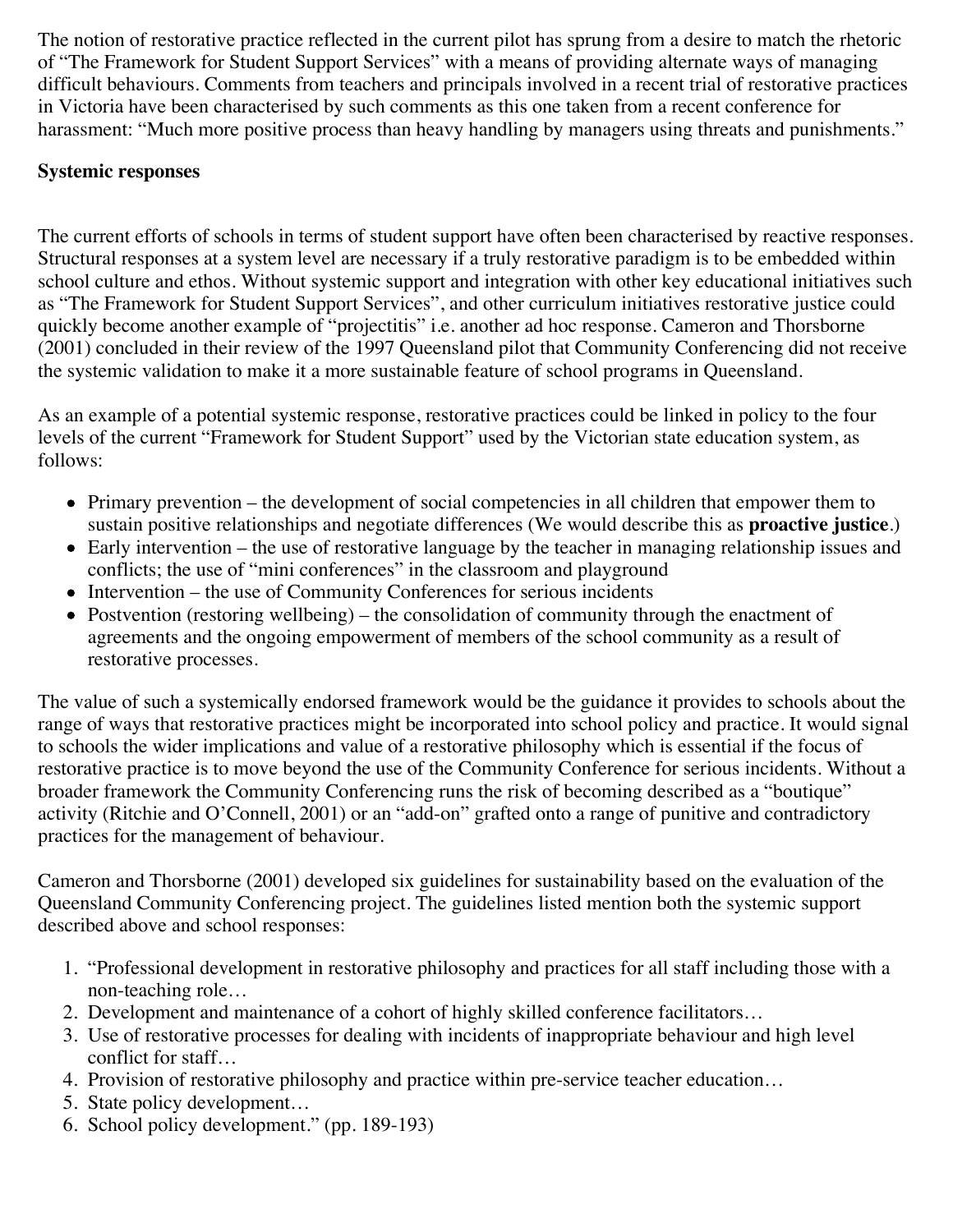#### **School Responses**

Given the nature of the role and task of schools described earlier, and the emerging data from our study and others, what responses can schools take to achieve **proactive justice**?

### **The Consolidation of Community**

What distinguishes an aggregation of people from a community? A community:

- does things together
- is inter-dependent
- cares about its members who, in turn, know their own value
- has differences and therefore conflicts, but knows how to resolve them.

The recent National Longitudinal Study of Adolescent Health (2002) in the United States has indicated the importance of school community size in establishing student connectedness. Some strategies for achieving community have been taken in Australian schools, such as linking students with a home group tutor, and even creating "off campus, schools within schools". The study has also confirmed the importance of strong teacher/student relationships and of accepting students as "valuable contributors".

Inter-dependence is a "key element that defines negotiating situations" (Lax and Sebenius, 1986, p. 7). If we do not see ourselves as inter-dependent, we have no need to negotiate because we can accomplish what we want unilaterally. In our experience, behaving unilaterally is a traditional model of teacher/student relationships. In former days, "negotiation" meant that I told you what to do, and you did it.

### **The Development and Implementation of a Dispute Resolution System**

Students and teachers need to accept the inevitability of conflict and the ways in which it can be resolved. The original Ury, Brett and Goldberg model (1998) of moving from informal problem-solving to mediation, before seeking a ruling, has been adopted by many organisations but is not used extensively in schools. Marshall (2001), as previously indicated, attributes some of this hesitancy to the nature of the culture with its emphasis on the self sufficiency of the teacher as professional to handle "difficult" clients, as well as the nature of the task which is frequently adjudicative.

Consequently, the temptation is to move from the biologically intuitive avoidance to the professionally intuitive adjudication without employing the interest-based processes such as mediation and negotiation that lie between, and which do not rely on an intuitive response but a rational and strategic choice.

#### **The Determination of Proportionality**

We use this term not in its legal sense as in, for example, Feld (1999, pp. 38-39) but in the "scale of offences" with which students are familiar. In the "Code of Conduct" prevailing in many schools, infringement of clothing regulations is equated with offences against people and relationships. It is as if the "Cleanliness is next to Godliness" belief still pervades our thinking.

"Restorative justice in the school setting views misconduct not as school-rule-breaking, and therefore as a violation of the institution, but as a violation against people and relationships in the school and wider community." (Cameron and Thorsborne, 2001, p. 183)

We suggest that proactive justice encourages students, parents and staff to develop together a relationship code whose inherent logic is obvious because the criterion is the consolidation and maintenance of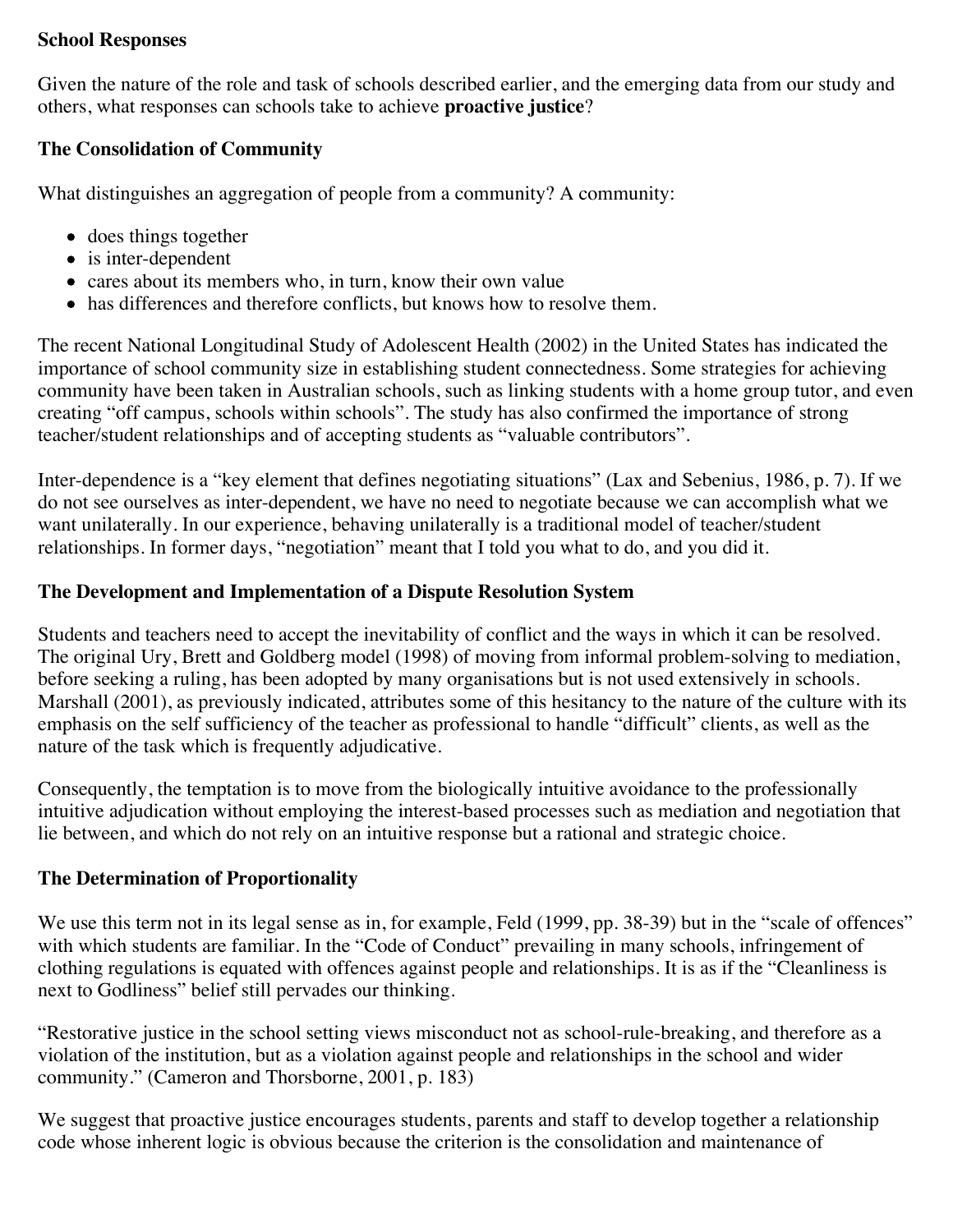relationships and community.

### **Paradigm Shift**

The shift from "behaviour management to relationship management" (Cameron and Thorsborne, 2001, p. 184) emphasises the "communitarian bonds" to which Braithwaite referred (1989, p. 139), and de-emphasises the criterion of *control* within the school, **while not relinquishing the boundaries that must be set to safeguard relationships.**

Morrison (2001) has referred to the mistaken beliefs held by teachers regarding parents' attitudes to punitive versus restorative methods (p. 207). We believe that a useful question for administrators to pose to parents is, "What do you think would be lost if the school adopted strategies such as conferencing?" Our own hypothesis is that fear of a chaotic school without boundaries informs the thinking of parents who resist this paradigm shift. Our hypothesis is strengthened, we believe, by the data that suggests parent satisfaction with the process when their own children are involved. The fears of chaos unleashed are calmed by the authority vested in the conferencing process, and by parent satisfaction that their own children have been treated fairly and with compassion.

"By the way, I've told quite a few people (parents and non-parents) about the successful conference I witnessed and contributed to last Thursday. The parents I told all said they wished their child's school could adopt the same principles. Thank you again for that." (Parent of a grade 3 bullying victim from a pilot school.)

### **The Professional Development of Teachers – New Models, New Skills**

If, as has been argued, restorative practices require teachers to redefine their role in behaviour management to "relationship management" teachers will need time and support to grapple with questions about the impact of punishment and potential alternatives based on a restorative philosophy. These are not small shifts in thinking as we have found in our work with teachers and Ritchie and  $\overline{O'C}$ onnell (2001) also discovered in their work in schools. Alongside philosophical issues sit the suite of skills that teachers need to possess to be able to comfortably engage in restorative approaches. The development of such skills requires time for teachers to practice and refine new skills and to reflect upon one's own style in a challenging yet supportive context. The onus is also on school systems to ensure that teachers have access to substantial professional development that allows for progressive skill development with the aim that teachers will be able to confidently apply and model effective relationship management skills.

"For it to be implemented properly there needs to be broadening of the knowledge. The staff, parents and students need to be made more aware." (Principal - Case study school)

#### **Label the behaviour, not the person**

One significant concept that underlies the effective use of restorative approach by teachers is the idea of labelling the behaviour not the person. This strategy is central to any process which respects personhood. In mediation, for example, issues that are in dispute are often visually presented on a whiteboard to separate the problems that must be faced from the people who are feeling their effects. Ahmed, Harris, Braithwaite & Braithwaite (2001) draw a useful distinction between the disapproval shown to an act of cheating and shaming persons as cheats (p. 316). The boundary is still in place; cheating is seen as an infringement against *justice* to others. Wilson and Braithwaite (1977) provide an example of the language which may be used to differentiate: "That was a despicable act. I'm surprised that a person like you would do such a thing" (p. 94).

The finesse associated with these nuances again emphasises the complexity of the teacher's role, to which we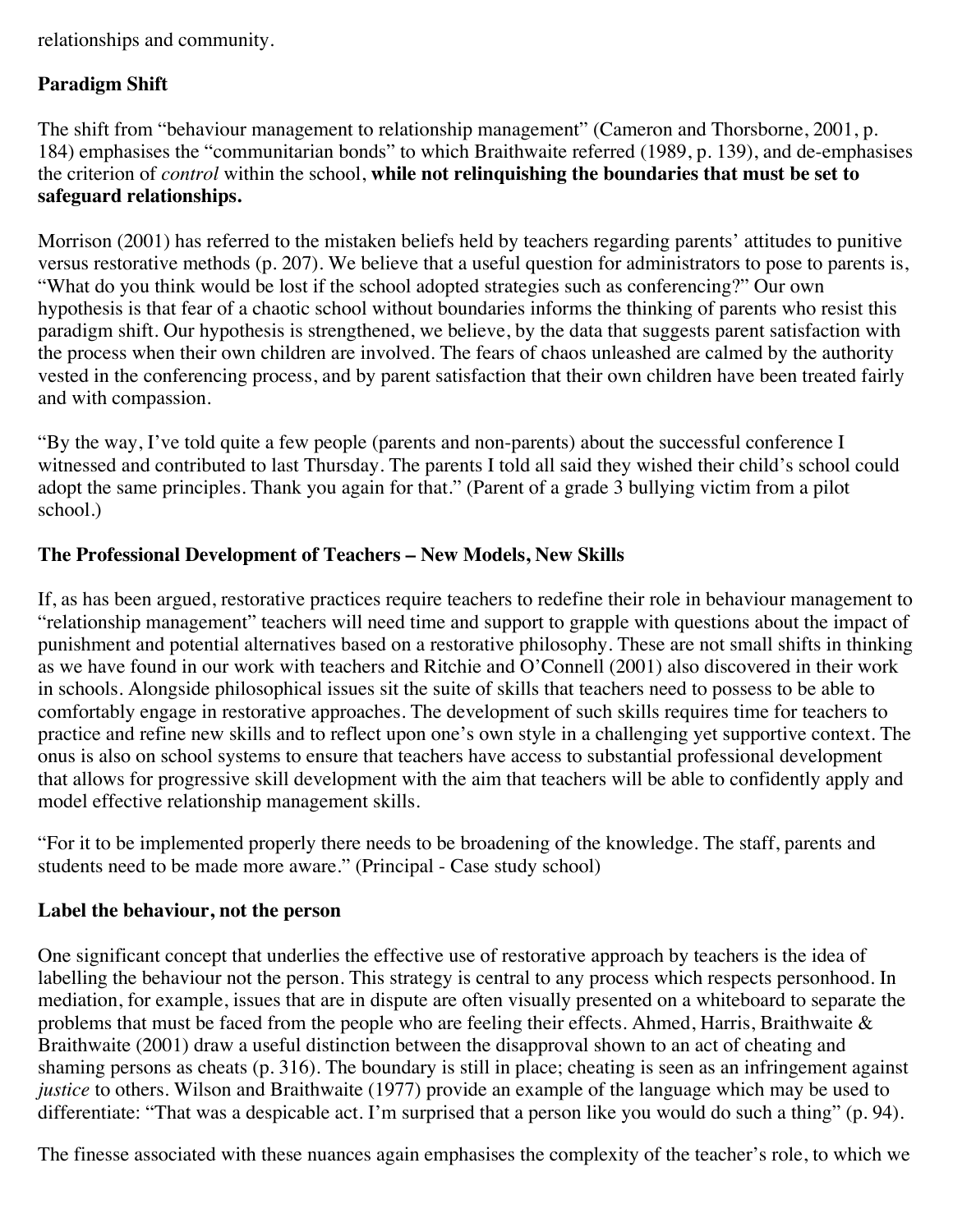referred earlier. Katz (1999) captures this duality:

"To be a fair judge as a teacher involves making judgements of students' conduct and academic performance without prejudice or partiality; most of the time, it involves an impartial application of appropriate standards to this conduct. In contrast, to be a caring person, one must accept the unique "otherness" of a student in a receptive, supportive, open and essentially nonjudgmental way…Unlike the unequal power relationship of judging, the caring relationship between teacher and student often operates on a level of moral equality, with at least one of the two struggling to understand and support the other in her humanness." (p. 61)

We take this a step further. A fair adjudication involves a set of standards which have been either maintained or flouted. Relationships involve "appreciating moral complexity" (Katz, p. 73) or, to use a phrase well known to mediators, "a tolerance of ambiguity" (source unknown).

### **Finding Ways to Recognise and Value**

Much could be said about motivating unwilling students, and that group, like any other in society, is not homogeneous. There is, however, an obvious nexus between "rewards" and human needs. Although his thesis is about self-esteem, Kunc (1992) gives a timely warning that is relevant to proactive justice:

"It is not uncommon for educators to work from the premise that achievement and mastery rather than belonging are the primary, if not sole, precursors of self esteem….The current education system, in fact, has dissected and inverted Maslow's hierarchy of needs so that belonging has been transformed from an unconditional need and right of all people into something that must be earned, something that can be achieved only by the "best" of us."(p. 381)

Apart from the family there is no institution which contributes more to the integrity of the self as profoundly as does the school. We maintain that no student in a school should be in doubt about the things they are "good at". This self knowledge will be reinforced and validated through the behaviour and skills we recognise and value. If a school features rewards for sporting or academic prowess, and students do not possess these abilities, two things are likely to happen:

- the self will be diminished
- the sense of belonging will be diminished.

As the researchers to whom we have referred have clearly indicated, these are the students who are most likely to end up in trouble and who will have to, from a public perspective, 'excise a bad part of self' (Ahmed et al, 2001, p. 10). Ironically, is the strength of the self of these students sufficiently robust to bear the process of excision? Even participation in a reintegrative conference presupposes a modicum of self belief and confidence, if shame is not to result in humiliation.

### **Specific Training of Students**

It is to the point of our departure that we return: the role of the school in developing the cognitive, social and social-emotional capabilities of its students. It is essential to the success of restorative practices in schools that opportunities are provided for students to acquire specific social competencies that will allow them to engage in a community of constructive and empowering relationships. These opportunities may be provided formally within the school curriculum or informally in co-curricular and other experiences. A range of social competencies is seen to be the key to successful engagement in problem solving and conflict management by students (and, as indicated earlier, by teachers).

### **Honest listening**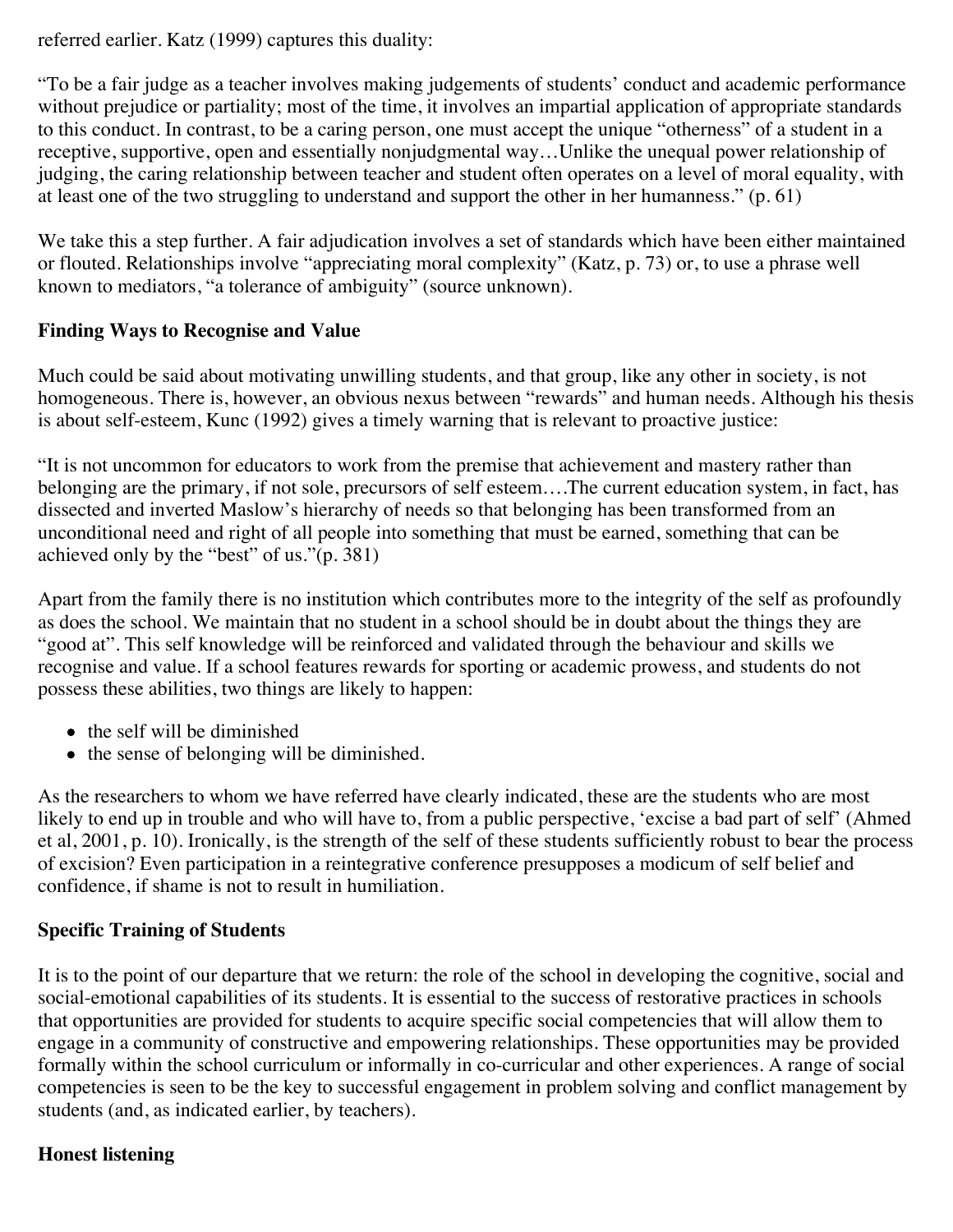We often ask people in our courses how many of their acquaintances they would regard as "good listeners". When the question is first asked, the class looks optimistic, then the realisation dawns that the "list" is remarkably small. Most of us are not trained to listen; some are prepared to go rather perfunctorily through the process of "reflective listening", but this does not necessarily equate with honest listening to "the other". Nathan Miller's saying is apt, and applies to more nations than the US. "Conversation in the US is a competitive exercise in which the first person to draw breath is declared the listener" (cited in Bolton, 1979, p. 4).

## **Perspective Taking**

The work of Morton Deutsch and the Johnsons on conflict resolution in general and on perspective taking in particular, is relevant to proactive justice and to reintegrative conferencing. The strategy of constructive controversy (Johnson, Johnson & Tjosvold, 2000) may be applied in any discipline area. Understanding the perspective of the other, even if not agreeing with it, is essential to relationships and to facilitate empathy.

"I feel privileged to have been part of this. My respect for these kids has multiplied hugely. Their handling of things was sincere and showed a strongly developing maturity. The positive outcomes would have been damaged by the application of more punitive sanctions. They would not have been appropriate." (Teacher involved in a conference as a result of brawl between two girls at a pilot school)

# **Appropriate Questioning**

Dag Hammarkjold's famous phrase, 'Not knowing the question, it was very easy for him to give the answer' still applies. As professionals, we are paid to give advice, and our advice is mainly in the form of statements. In mediation, however, discussion is moved forward by the use of questions, and this technique has been applied as well in 'mini conferences' where restorative language avoids confrontational situations. As well as modeling the approach, we need to train our students that the use of questions, in order to find out what the other wants and needs, is as assertive as making statements.

We would also suggest that because the school is a learning institution, one of the questions at the beginning of a reintegrative conference could be framed, 'What can all of us present at this conference learn about ourselves and about this community that will help us move forward?' This sort of question accomplishes two things:

- It fulfils the role of the school as the place of learning.
- It puts the "offender" and the school on a common footing we are all in the position of learners. Indeed, our research shows that schools have the opportunity to learn about the inadequacies of their own structures from such conferences.

We have shown that negotiation is the outcome of an inter-dependent community; in turn, perspective taking (or empathy) and the use of questions are essential elements in the negotiation tool kit. When integrative solutions cannot be found, the dispute resolution system can be accessed to provide other means of settling disputes.

### **Expressing Emotions**

Some of the respondents in our research referred to their inability to express themselves clearly, or to do so without becoming emotional. As adults, we may reassure adolescents that emotionality is legitimate. However, emotionality which results in disadvantage to the young person is humiliation. If used without sensitivity to socio-economic and cultural differences and the potential vulnerability of participants the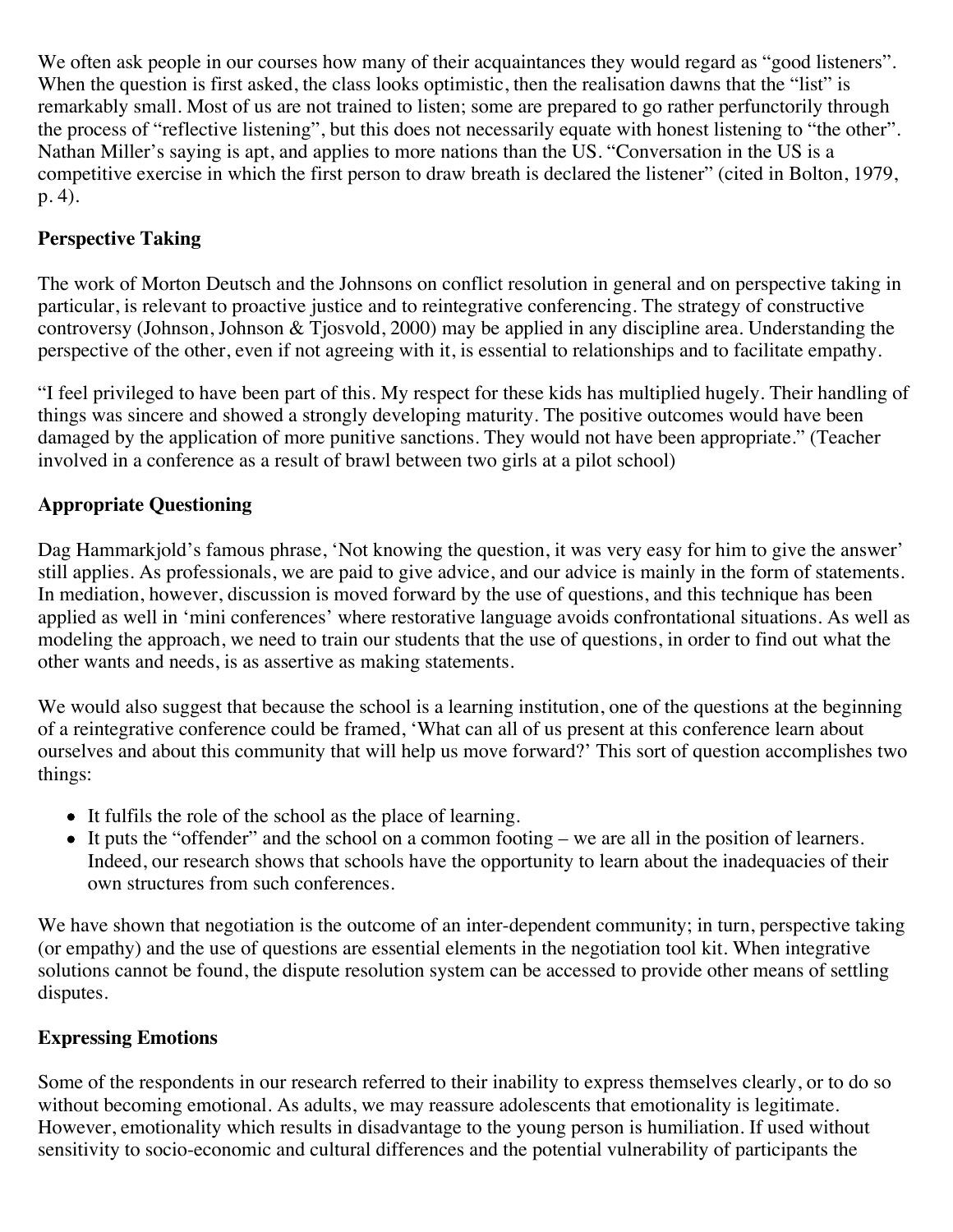Community Conference could become a negative experience for participants.

Being able to articulate feelings is one essential skill for participants in a conference that can reduce a sense of disadvantage. Giving students the *vocabulary* to describe their feelings is empowering.

"I feel the conference went well although I couldn't say all that I wanted to say because I didn't want to get upset in front of them." (Year 11 victim of sexual harassment at a pilot school)

#### **Interim Themes and Issues from Pilot**

Up to August 2002 data has been collected from nine schools reporting on 12 community conferences and 15 other incidents in which restorative practices were applied. While the sample is relatively small (and should be judged accordingly) some preliminary themes and issues have been identified.

**High regard for training** – A majority of the cohort reported a high degree of satisfaction with both the teaching and content in the two different training modes.

**Confidence and experience of facilitators** – Many facilitators have reported that they are more confident practising 'mini-conferences' using restorative language and principles. They are less confident about running a formal community conference at this stage of the pilot.

**Collegiate and regional support** – The emergence of an ongoing network of trained facilitators in each of the pilot clusters was seen as a highly positive development and an important forum for debriefing.

**Involvement of school leadership** – Where school principals and/or their assistant principals have been trained there appears to be a more successful uptake of restorative practices and indications of relevant organisational reform in the short term.

**High levels of satisfaction with process** – Participants have generally reported positively about the process and initial outcomes of community conferences.

**High level of satisfaction with outcomes** – Facilitators report favourably on the benefits of restorative practice compared to other means available to them. (Whether conference participants concur will be assessed as the evaluation continues)

**High level of satisfaction by parents** – Parents were generally positive about their participation in community conferences. (The longer term impact will be assessed as the evaluation continues.)

**Mandate for use of restorative justice** – Restorative measures remain subordinate to more established (punitive) measures.

**Time constraints** – Formal conferences require a significant amount of time to organise, facilitate and monitor.

**"Projectitis"** –A small pilot project with limited resources inevitably competes with many other school initiatives making it difficult to achieve widespread acceptance.

**Student involvement** – Student awareness and understanding of restorative practices coupled with appropriate skill development may enhance outcomes.

**Selective use of community conferencing** – Community Conferencing doesn't suit all incidents or all members of the school community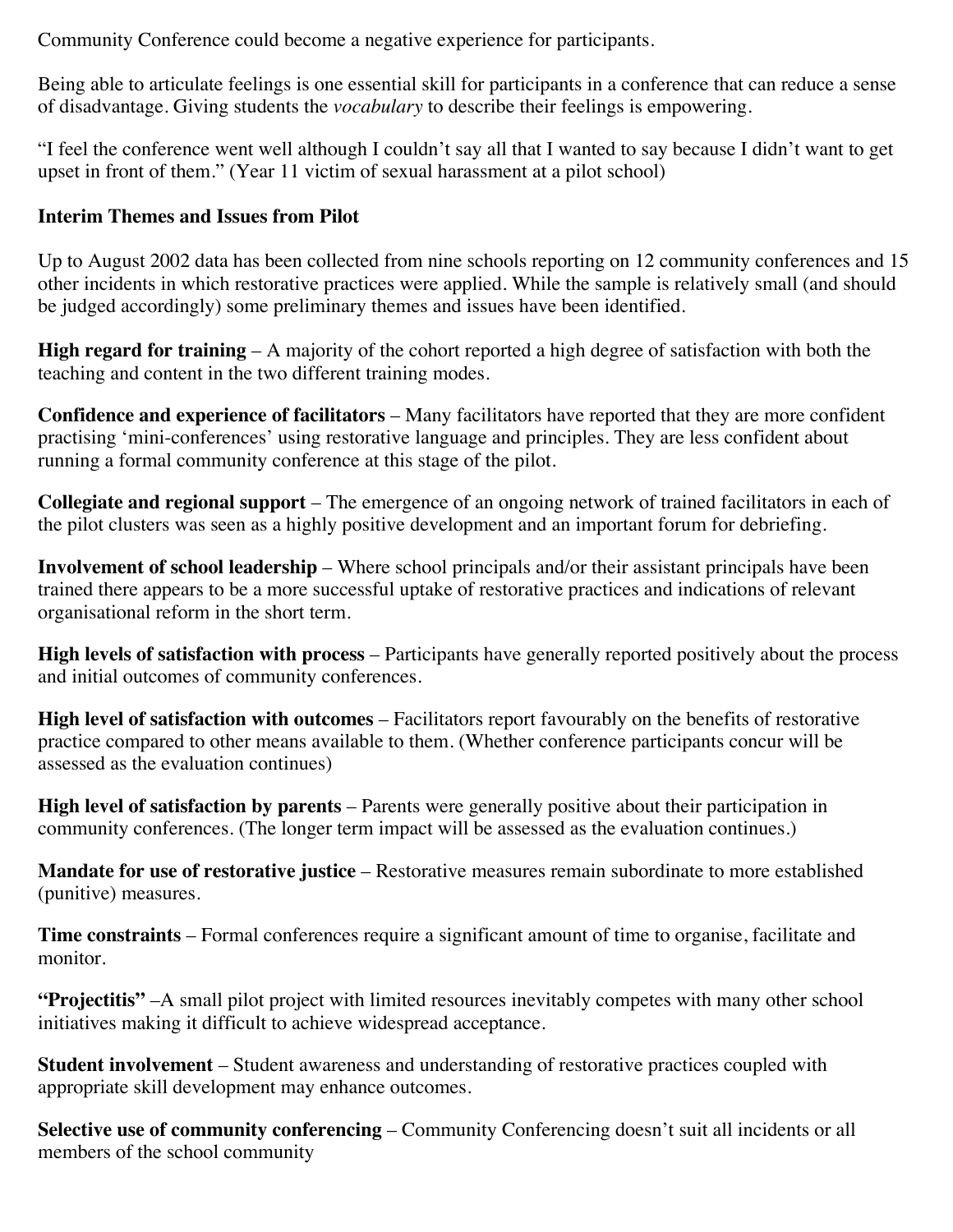**Statewide student management and wellbeing strategies** – The current statewide guidelines for student management/wellbeing do not appear to be consistently applied in individual school responses.

### **Conclusion**

"Restorative or reintegrative" justice presumes either that some aspect of justice was once present, but has since been lost, or that an erstwhile member of our community is in danger of slipping away.

Schools are in a unique situation to ensure that justice is recognisably present and that the members of its community are valued. These aims can be achieved through a true communal spirit, with the operational strategies in place to achieve this, a curriculum that incorporates the skills of conflict resolution and intellectual debate, and a clear and consistent system of dispute resolution. Clearly, there must also be committed resourcing by government and operating boards. Only then will there be a dynamic between what the individual learns cognitively, socially and affectively and how the community fulfils its role. One result of this dynamic will be a more positive experience of justice and community.

### **References**

Ahmed, E., Harris, N., Braithwaite, J. & Braithwaite, V. (2001). *Shame management through reintegration.* Cambridge, UK: Cambridge University Press.

Bazemore, G. (1999). After shaming, whither reintegration: Restorative justice and relational rehabilitation. In G. Bazemore and L. Walgrave (Eds.). *Restorative juvenile justice: repairing the harm of youth crime.* Monsey, N.Y.: Criminal Justice Press.

Daly, K. & Hayes, H. (2001). Restorative justice and conferencing in Australia. *Australian Institute of Criminology. Trends and Issues in Criminal Justice (86)*

Bolton, R. (1979). *People skills.* Englewood Cliffs, N.J.: Prentice-Hall.

Braithwaite, J. (1989). *Crime, shame and reintegration*. Cambridge, UK: Cambridge University Press.

Braithwaite, J. & Pettit, P. (1990). *Not just desert. A republican theory of criminal justice.* Oxford, UK: Oxford University Press.

Cameron, L. & Thorsborne, M. (2001). Restorative Justice and School Discipline: Mutually Exclusive? In H. Strang & J. Braithwaite (Eds.). *Restorative justice and civil society*. Cambridge, UK: Cambridge University Press.

Department of Education, Victoria (1998*). Framework for student support services in Victorian government schools.* Melbourne, Australia: Community Information Service, Department of Education.

Directorate of School Education (1994). *Guidelines for developing the student code of conduct.* Victoria, Australia: Directorate of School Education.

Elliott, D. (1994). Serious violent offenders: Onset, developmental course and termination. 1993 Presidential Address to the American Society of Criminology, *Criminology 32* (1): 1-22.

Feld, B. (1999). 'Rehabilitation, Retribution and Restorative Justice' in Gordon Bazemore & Lode Walgrave (Eds.). *Restorative juvenile justice: Repairing the harm of youth crime.* Monsey, N.Y.: Criminal Justice Press.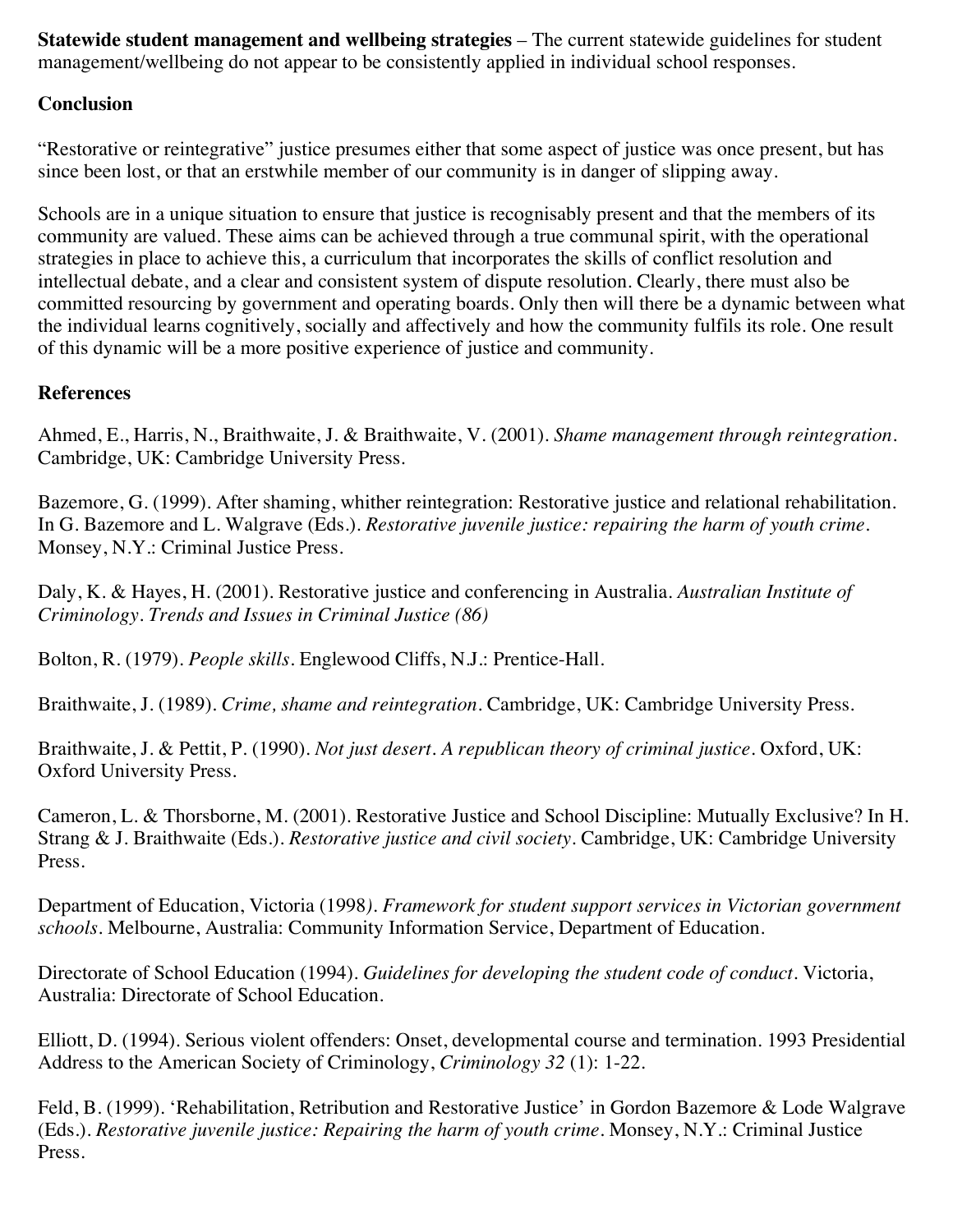Freeman, E., Strong, D., Cahill, H., Wyn, J. & Shaw, G. (2002). *Enhancing professional practice: An innovative professional development strategy to support teachers in school-based mental health promotion.* Paper presented at Challenging Futures Conference: Changing Agendas in Teacher Education, 3-7 February: University of New England, Armidale, N.S.W. Australia.

Freeman, E. & Strong, D. (2002). Professional development in student welfare: A CECV strategy to support teachers. *Learning Matters*, 7 (1), 10-11.

Huggins, D. (2002). Educational support services: From old paradigms to boundary spanning. *Learning Matters*, 7 (1), 3-7.

Johnson, D., Johnson, R. & Tjosvold, D. (2000). Constructive controversy: The value of intellectual opposition. In M. Deutsch & P. Coleman *The handbook of conflict resolution.* San Francisco: Jossey Bass.

Katz, M. S. (1999). Teaching about Caring and Fairness: May Sarton's "The Small Room". In M. S. Katz, N. Noddings & K. A. Strike (Eds.). *Justice and caring: The search for common ground in education.* Columbia University, N.Y.: Teachers' College Press.

Kunc, N. (1992). The need to belong: Rediscovering Maslow's hierarchy of needs. In R.A.Villa, J.S. Thousand, W. Stainback & S. Stainback (Eds.). *Restructuring for caring and effective education: an administrative guide to creating heterogeneous schools*. Baltimore: Brookes.

Lax, D. A. & Sebenius, J. K. (1986). *The manager as negotiator*. New York: The Free Press.

Marshall, P. (2001). *Designing a dispute resolution system: The constraints for educational institutions* Paper presented at the Asia Pacific Mediation Forum, Adelaide, Australia, November 2001. Available on website: http://www.unisa.edu.au/cmrg/apmf

Morrison, B. (2001) The school system: Developing its capacity in the regulation of a civil society' In H. Strang & J. Braithwaite (Eds.). *Restorative justice and civil society.* Cambridge, UK: Cambridge University Press.

MindMatters Consortium (1999). *MindMatters: A whole school approach to promoting mental health and wellbeing.* Melbourne: Youth Research Centre.

National Longitudinal Study of Adolescent Health summarised in 'Education' *The Age.* Melbourne, Australia, 17 April, 2002, p 2.

Polk, K. (1988). Education, youth unemployment and student resistance' In R.Slee (Ed.) *Discipline and the schools: A curriculum perspective*. Melbourne, Australia: Macmillan.

Quinn, D. D. (1984). In E. Dale *The educator's quotebook.* Phi Delta Kappa International.

Ritchie, J. & O'Connell, T. (2001). Restorative justice and the need for restorative environments in bureaucracies and corporations. In H. Strang & J. Braithwaite (Eds.). *Restorative justice and civil society.* Cambridge, UK: Cambridge University Press.

Sergiovanni, T. J. (1994). *Building community in schools*. San Francisco: Jossey Bass.